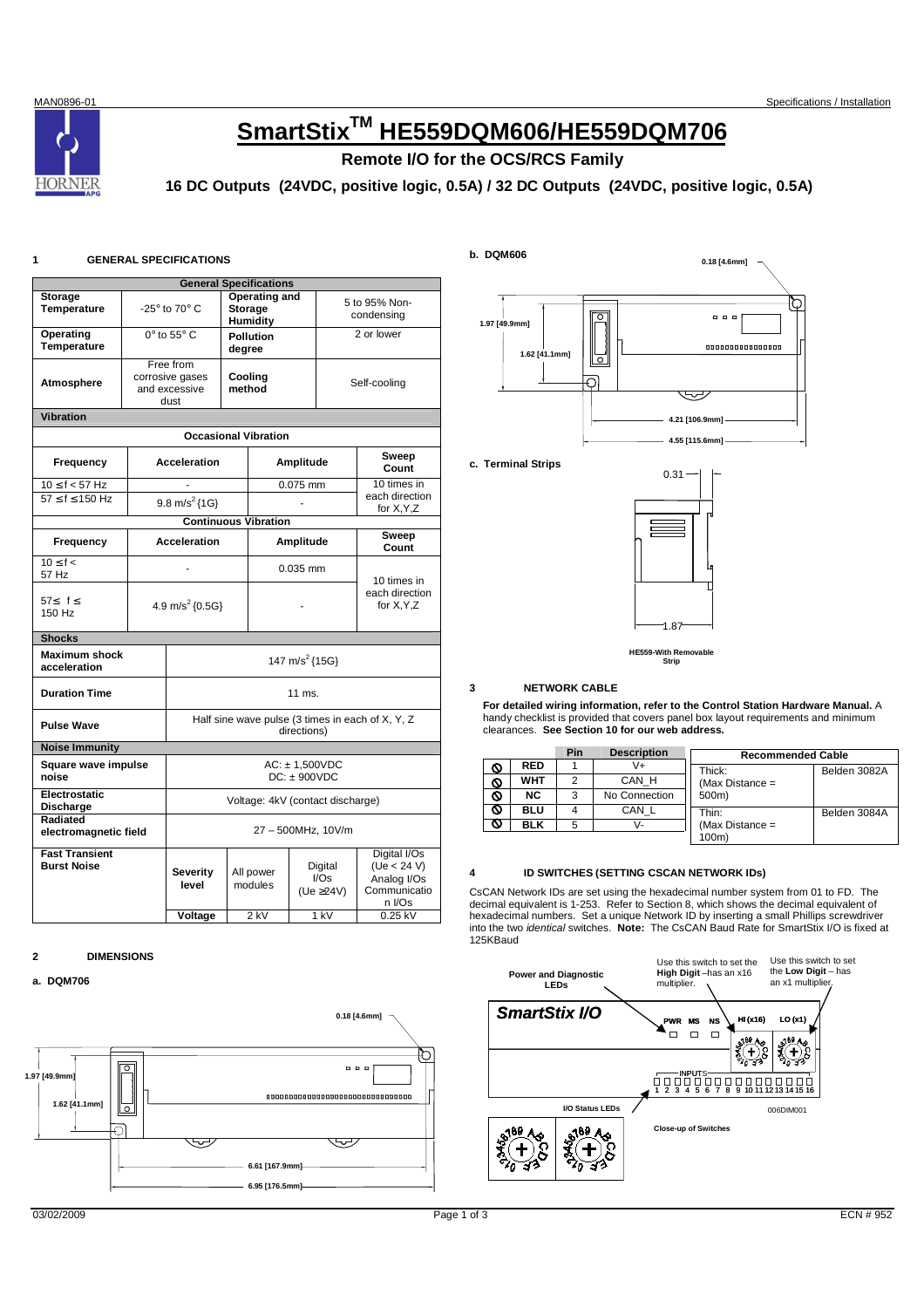#### MAN0896-01 Specifications / Installation

#### **5 LEDs**

#### **a. Diagnostic LED Indicators**

| <b>Diagnostic LED</b>          | <b>State</b>          | <b>Meaning</b>                       |  |  |
|--------------------------------|-----------------------|--------------------------------------|--|--|
|                                | Solid Red             | RAM or ROM test failed               |  |  |
| MS: (indicates fault status of | <b>Blinking Red</b>   | I/O test failed                      |  |  |
| Module)                        | <b>Blinking Green</b> | Module is in power-up state          |  |  |
|                                | Solid Green           | Module is running normally           |  |  |
|                                | Solid Red             | Network Ack or Dup ID test failed    |  |  |
| NS: (indicates fault status of | <b>Blinking Red</b>   | Network ID test failed               |  |  |
| Network)                       | <b>Blinking Green</b> | Module is in Life Expectancy default |  |  |
|                                |                       | state                                |  |  |
|                                | Solid Green           | Network is running normally          |  |  |

#### **b. Status LED Indicators**

The Power Status LED illuminates Red when power is applied to the module. There are I/O Status LED indicators for each of the Digital I/O points, which illuminate Red when an I/O point is ON.

#### **6 WIRING**

#### **a. 16 DC OUT, Positive Logic**

| <b>DQM606 Outputs</b>                                                       |                                       |  |                               |                                |                          |                      |                                                           |                                                        |                    |  |
|-----------------------------------------------------------------------------|---------------------------------------|--|-------------------------------|--------------------------------|--------------------------|----------------------|-----------------------------------------------------------|--------------------------------------------------------|--------------------|--|
| Number of output<br>points                                                  |                                       |  | 16                            | External<br>Power              |                          | Voltage              |                                                           | $24VDC \pm 10\%$ (ripple<br>voltage: 4Vp-p or<br>less) |                    |  |
| <b>Commons per</b><br>Module                                                |                                       |  | 1                             | Supply                         |                          | Current              |                                                           | 30mA (TYP, All<br>points ON)                           |                    |  |
| <b>Operating Voltage</b>                                                    |                                       |  | 24VDC                         |                                | OFF to ON<br>Response    |                      |                                                           |                                                        | 2ms.               |  |
| <b>Rated Load Voltage</b>                                                   |                                       |  | 24VDC                         |                                | ON to OFF<br>Response    |                      |                                                           |                                                        | 2ms.               |  |
| Max.<br>heo I<br>Current<br>per<br>channel                                  | 0.5A Max. per output 3A<br>per common |  |                               |                                | Output<br>Type           |                      |                                                           |                                                        | Sourcing           |  |
| <b>OFF Leakage</b><br>Current                                               |                                       |  | $0.1mA$ or less               |                                |                          | <b>Common Method</b> |                                                           |                                                        | 16 points /<br>COM |  |
| Max.<br>Inrush                                                              |                                       |  |                               |                                | Operating Indicator      |                      |                                                           | LED turns on<br>during ON<br>state of output           |                    |  |
| Current<br>per<br>channel                                                   | 1A. 10ms                              |  |                               | <b>Fxternal</b><br>connections |                          |                      | Terminal block<br>connector<br>$(M3 \times 6)$<br>screws) |                                                        |                    |  |
| <b>Maximum Voltage</b><br>Drop during ON<br>circuit<br><b>Rated Voltage</b> |                                       |  | 1.5VDC(0.5A)<br>$11 - 25$ VDC |                                | <b>Isolation methods</b> |                      |                                                           | Photo Coupler                                          |                    |  |
| Internal power<br><b>Consumption (mA)</b>                                   |                                       |  | 280                           |                                | Weight                   |                      | 6.7 oz. (191g)                                            |                                                        |                    |  |



#### **b. 32 DC OUT, Positive Logic**

|                                                     | <b>DQM706 Outputs</b>                                                         |                |                          |                                |              |                      |                                                               |  |
|-----------------------------------------------------|-------------------------------------------------------------------------------|----------------|--------------------------|--------------------------------|--------------|----------------------|---------------------------------------------------------------|--|
| Number of output<br>points                          |                                                                               | 32             | <b>Fxternal</b><br>Power |                                | Voltage      |                      | $24VDC +$<br>10% (ripple voltage:<br>4Vp-p or less)           |  |
| <b>Commons per</b><br>Module                        |                                                                               | $\overline{2}$ | <b>Supply</b>            |                                | Current      |                      | 30mA (TYP, All<br>points ON)                                  |  |
| <b>Operating Voltage</b>                            |                                                                               | 24VDC          |                          | OFF to ON<br>Response          |              |                      | 2ms.                                                          |  |
| Rated Load<br>Voltage                               |                                                                               | 24VDC          |                          | ON to OFF<br>Response          |              |                      | 2ms.                                                          |  |
| Max.<br>l oad<br>Current<br>per<br>channel          | 0.5A Max. per output 3A per<br>common                                         |                |                          | <b>Output Type</b>             |              |                      | Sourcing                                                      |  |
| Current                                             | <b>OFF Leakage</b>                                                            |                | 0.1mA or less            |                                |              | <b>Common Method</b> | 16 points / COM                                               |  |
| Max.<br>Inrush<br>Current                           |                                                                               |                |                          | <b>Operating Indicator</b>     |              |                      | LED turns on<br>during ON state of<br>output                  |  |
| per<br>channel                                      | 1A. 10ms                                                                      |                |                          | <b>Fxternal</b><br>connections |              |                      | Terminal block<br>connector<br>$(M3 \times 6 \text{ screws})$ |  |
| <b>Maximum Voltage</b><br>Drop during ON<br>circuit |                                                                               | 1.5VDC(0.5A)   |                          | <b>Isolation methods</b>       |              |                      | Photo Coupler                                                 |  |
| (mA)                                                | $11 - 25$ VDC<br><b>Rated Voltage</b><br>Internal power<br>Consumption<br>380 |                | Weight                   |                                | 10.22 (290g) |                      |                                                               |  |

Pin **Signal** NC\* No Connection (\*Do not Connect)

NC\* No Connection (\*Do not Connect) Q1 Output<br>Q2 Output: Q2 Output 2<br>
Q3 Output 3<br>
Q4 Output 4 Q3 Output 3<br>Q4 Output 4<br>Q5 Output 5 Q6 Output 6 Q7 Output Q8 Output 8<br>Q9 Output 9 Q9 Output 9 Q10 Output 10 Q11 Output 11 Q12 Output 12 Q13 Output 13

Q15 Output 15 Q16 Output 16 C1 Isolated Common 1 C1 Isolated Com<br>Q17 Output

Q20 Output 20 Q21 Output 21

 $Q25$  Output: Q26 Output 26 Q27 Output 27 Q28 Output 28 Q29 Output 29<br>Q30 Output 30

Q32 Output 32 C2 Isolated Common 2 0V Isolated Power Negative

Output 23

 $FG$ 



#### **7 INTERNAL WIRING**

#### **a. DQM606**